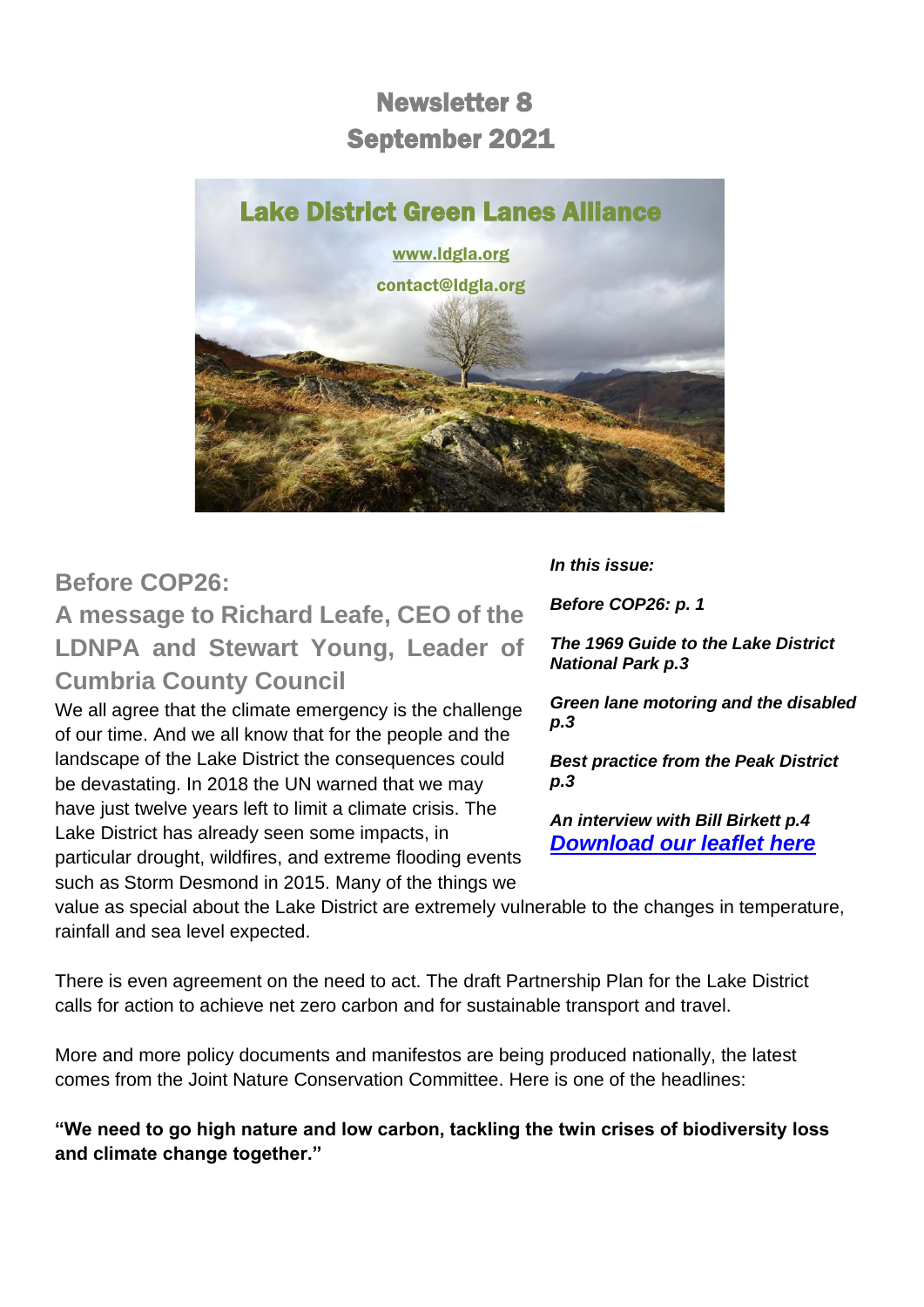So we must act on both fronts: restore nature in a landscape of extraordinary biodiversity, and reduce carbon emissions.

In its Climate Change Adaptation Report the LDNPA assesses the impact of climate change on footpaths and green lanes. It is clear that erosion and other effects of green lane driving will be intensified, with an impact on the hydrology of surrounding areas. This represents a threat to the ecosystem – peatland and watercourses, the habitat of curlew and lapwing, of snakes, lizards, rare bees and butterflies, and of a whole range of rare lichens and other plants. (Read a

# $\epsilon$

*Ruskin shows how our bid to dominate nature and bend it to our will leads ultimately to barrenness and the depletion of vital forces. Ultimately, on a global scale, this dysfunction in the relationship is catastrophic.* 

**Howard Hull, Director of Brantwood, John Ruskin's home in the Lake District** [summary of the scientific](https://d.docs.live.net/8cca691aeab5d867/Documents/Little%20Langdale/3%20LD%20Green%20Lanes%20Alliance/Newsletter/September%202021/Ruskin%20also%20targets%20competition%20between%20people%20and%20nature,%20showing%20how%20our%20bid%20to%20dominate%20nature%20and%20bend%20it%20to%20our%20will%20leads%20ultimately%20to%20barrenness%20and%20the%20depletion%20of%20vital%20forces.%20Ultimately,%20on%20a%20global%20scale,%20this%20disfunction%20in%20the%20relationship%20is%20catastrophic.)  [evidence.](https://d.docs.live.net/8cca691aeab5d867/Documents/Little%20Langdale/3%20LD%20Green%20Lanes%20Alliance/Newsletter/September%202021/Ruskin%20also%20targets%20competition%20between%20people%20and%20nature,%20showing%20how%20our%20bid%20to%20dominate%20nature%20and%20bend%20it%20to%20our%20will%20leads%20ultimately%20to%20barrenness%20and%20the%20depletion%20of%20vital%20forces.%20Ultimately,%20on%20a%20global%20scale,%20this%20disfunction%20in%20the%20relationship%20is%20catastrophic.))

The LDNPA says that the Lake District could become a role model to inspire wider society to make positive change in their environmental impact. Yes, it could and should be precisely that. But it could also become a negative role model if motoring as a leisure pursuit remains unchecked on green lanes.

Green lane driving sends a clear signal about our will to act: this is an act of symbolic pollution and nature depletion right in the heart of the Lake District. It leads to erosion, habitat segmentation, emissions, noise and visual pollution in some of our most remote and beautiful places. Is that what we want? (Watch this [16 second clip](https://twitter.com/ourlakes/status/1442851569582673920?s=20) recently posted by Northern Greenlaners on Facebook, taken on a green lane near Colton. Sound on!)

Fine words about the climate crisis in the Lake District will serve no purpose at all if the custodians of a National Park and World Heritage site don't act. You already have a register of particularly vulnerable green lanes. You must make a start there: examine how motor vehicles affect the surface, the ecology, farmers, residents and other users of these tracks, and then decide whether they should be protected or not.

Surely a green lanes policy is now overdue.

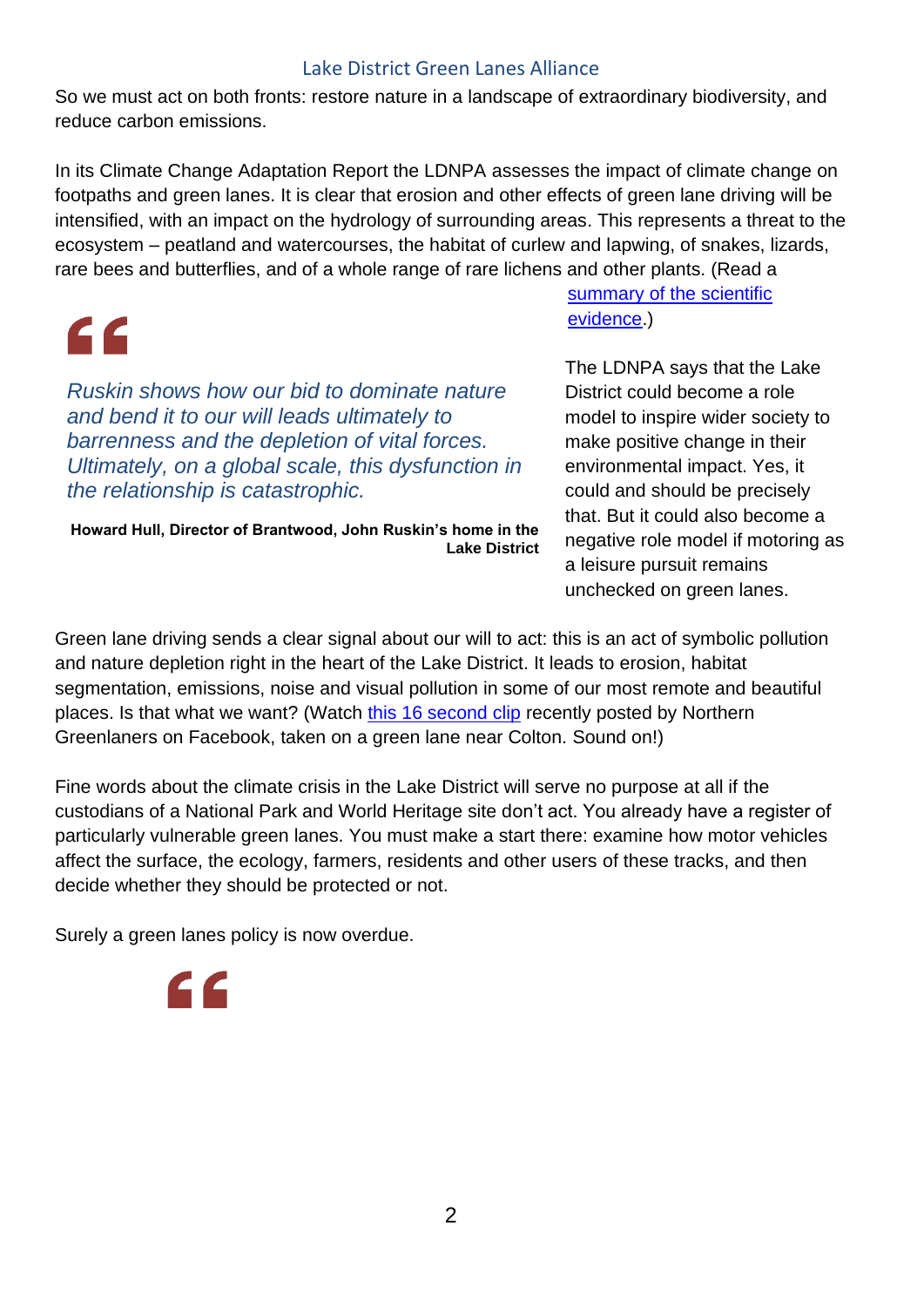*Great attention needs to be paid by all of us – how do we care best for the natural world? Now is a time for sensitivity. In a lived-in, working landscape where habitats are in fragile condition and people value and need tranquillity, off-road driving on green lanes as a leisure pursuit does not have a place.*

**Harriet and Rob Fraser, writer and photographer**

**The Official Guide to the National Park, 1969 – extract**

**"There are many sports and activities, in themselves perfectly respectable and even estimable, which should be either prohibited or severely limited in the Lake District; one such is the motor cycle 'scramble' in the fell-dales …In every case the criterion must be that of good manners and good 'neighbourliness', does the activity interfere with the prime purpose of the National Park, which is the enjoyment of natural beauty?"**

# **Green lane motoring and the disabled**

Debbie North is a wheelchair user and passionate about creating a countryside for all. Here is what she has to say about green lane driving – refuting the argument put forward by some motoring organisations that banning motor vehicles would discriminate against less mobile visitors to the National Park.



Debbie has appeared in Terry Abraham's Life of a Mountain series on BBC4 and is releasing her own film 'Get outside in the Westmorland Dales'. See the trailer [here.](https://d.docs.live.net/8cca691aeab5d867/Documents/Little%20Langdale/3%20LD%20Green%20Lanes%20Alliance/Newsletter/September%202021/buff.ly/3zv8rs5)

This is what she says about green lane motoring:

"With the ongoing development of powered electric wheelchairs that are capable of travelling over rugged terrain, there is no need to hide behind the argument that motor vehicles on Green Lanes are the only way

that people living with disabilities can access the countryside. This view, at best, has been made through ignorance. People of all abilities access green lanes and regularly encounter damage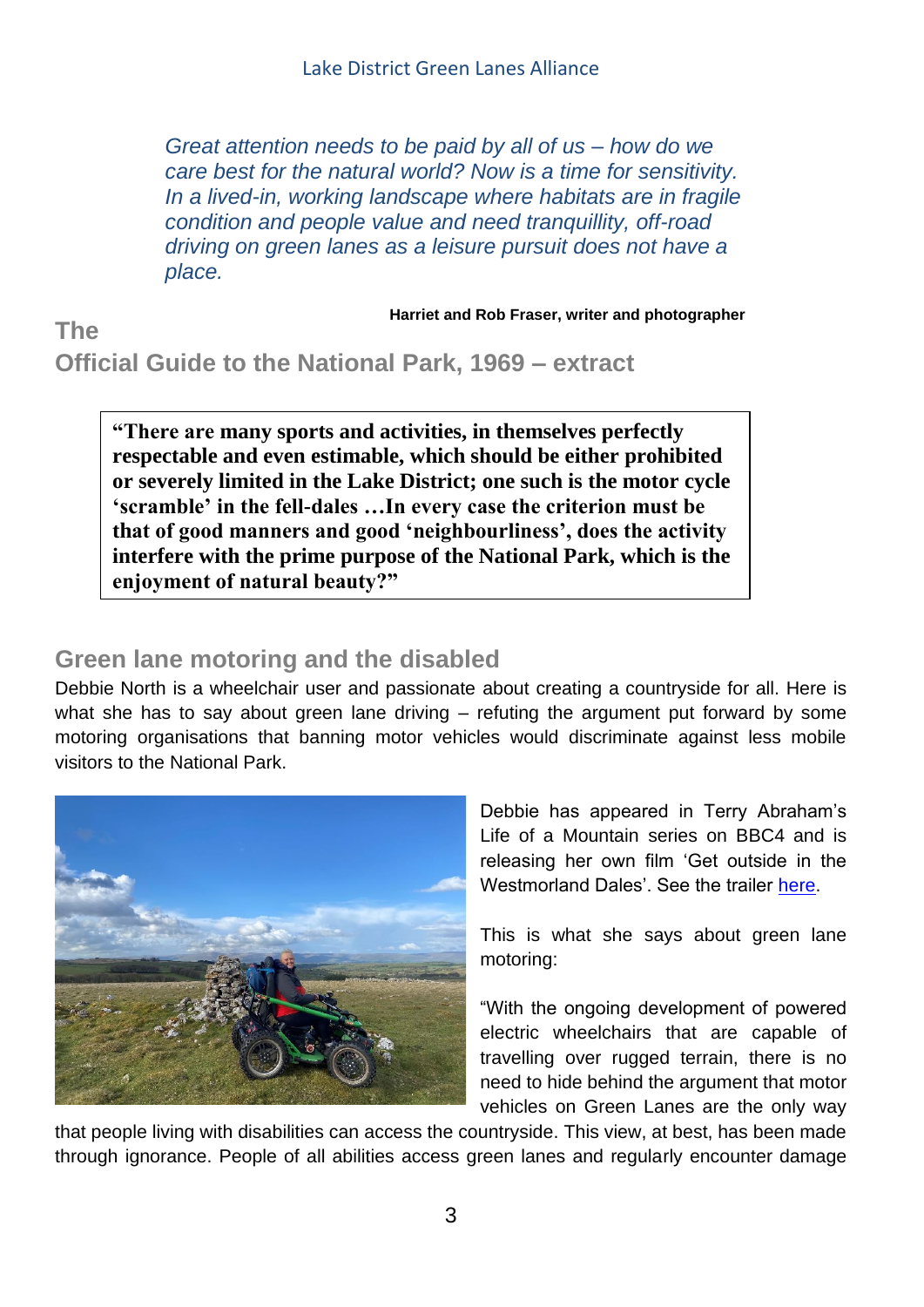and nuisance inflicted by vehicle users. Vehicle noise and fumes degrade the tranquillity of the countryside."

# **Best practice from the Peak District**

All TROs in the Peak District and Yorkshire Dales National Parks were made for the protection of natural beauty – of the four made in the Lake District many years ago under a previous administration, only one mentions natural beauty.

The following extracts from the Peak District National Park TRO reports on the Washgate and Long Causeway routes illustrate the reasoning behind the TROs. Most of it could be applied to green lanes in the Lake District.

#### **On natural beauty:**

"The order is not being made on the grounds of preventing damage to the route but instead for **reasons relating to amenity and conservation**." (Washgate)

#### **The route as part of the special qualities of the National Park:**

"**The route is not only a means to access special qualities but also a valued part of those special qualities**. The physical and historic nature of the track and its setting in the landscape along with *natural* and cultural heritage features adds to the experience of using the route. The route also gives the opportunity for quiet enjoyment and to experience tranquillity, one of the special qualities that people value most about the Peak District National Park. Noise from motorbikes in particular can carry over large distances." (Washgate)



#### **Even the expectation of meeting a motor vehicle as a negative impact:**

"The impacts on the natural beauty of the National Park, and on its special qualities, are not just confined to the linear route and its character but also affect the wider environment. This impact and **the anticipation of the presence of motorised users can detract from the experience and enjoyment by other users**. Section 5 of the National Parks and Access to the Countryside Act

1949, covering the purpose of understanding and enjoyment of the special qualities of National Parks, suggests a focus on quiet outdoor countryside recreation associated with the wide open spaces, wildness and tranquillity to be found within the National Park. (Defra 2007)" (Long Causeway)

#### **On tranquillity:**

"**Tranquillity is more than simply noise; it includes the landscape setting, natural sounds and visual intrusion**." (Long Causeway)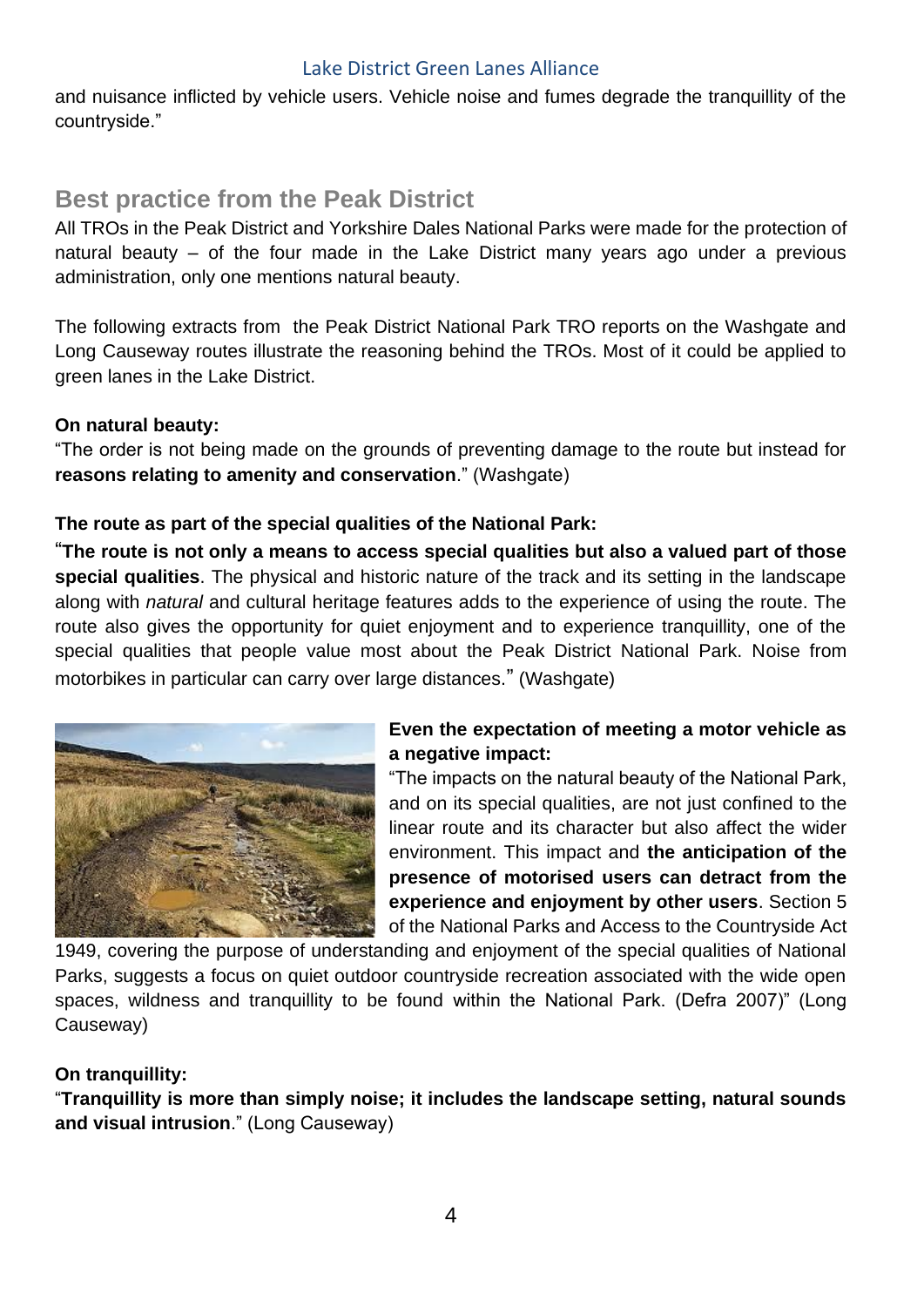**Bill Birkett, mountaineer, writer and photographer, was born in Little Langdale and knows the Lake District like few others. Bill's grandfather, Tommy Birkett, introduced him to the pleasures of walking and climbing, and above all taught him never to lose a sense of wonder in this landscape. Here are Bill's reflections on how recreational motor vehicles are changing his beloved Lake District.**

## *What are your first memories of the green lanes around Little Langdale?*

I used to walk round the green lanes all the time. At primary school in Little Langdale we used to have a nature walk every week. We did the regular circuit, from the ford along the lane to Tilberthwaite Farm and then back over the top. It's quite a nice little circuit.

And I used to walk it with my grandfather, this would be in the late 50s. It was just a quiet, fantastic place then, full of nature, very beautiful. And even though the quarries were working, my father was the boss at Moss Rigg, you hardly ever saw any quarry traffic. It was a real haven of peace and quiet.

My grandfather first took me to Tarn Hows to go fishing, and later on I used to go by myself. But you never saw any vehicles on the track near Tarn **Hows** 

#### *Do you remember when signs went up for the Hierarchy of Trail routes?*

Those Hierarchy of Trail Route signs were a real surprise. It was a real shock in Little Langdale, these signs up saying this is a motorised trail, that was completely out of the blue. Nobody consulted me about it and I don't know of anybody else who was consulted. We just thought this is wrong, what's going on.

These tracks were never used as roads, even if officially they were called roads. They were just tracks, and even when tourism increased and there were more cars on the Wrynose road, they never went onto the track.

#### *Does the traffic on tarmac roads mean that there is little point in banning cars and motorbikes on green lanes?*

That's a ridiculous argument. You need these quiet spaces. You need these places to walk and enjoy nature. Nature needs all the help it can get. The green lanes are a completely separate world. It's supportive of nature, it's giving people peace and quiet. It's a different world that needs protection.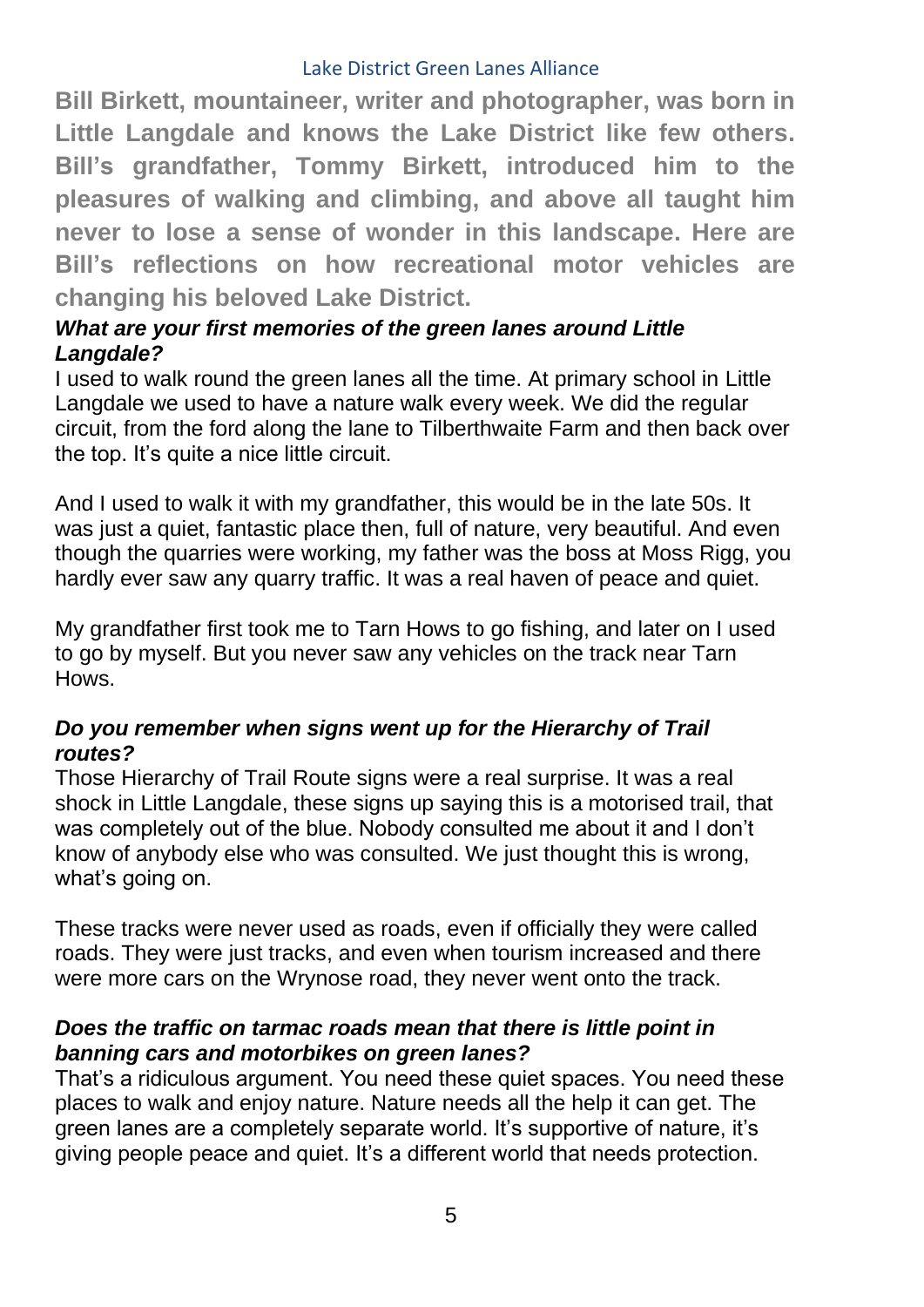And I'd extend this argument further: the Lakes has reached saturation point. It's just completely full to overflowing. It's barmy. Not only should green lanes be free for people to walk on them, and enjoy nature and support nature, there should also be traffic control in the Central Lake District. Way back in the 60s I remember the National Park started a traffic study and there was a lot of talk about controlling traffic then. Having large car parks in Kendal, for instance. And this was in the 1960s, probably about 1967, seeing that Langdale was full to capacity.



Well, that was 50 years ago, the National Park was saying that. 50 years later, it's ten times worse, and there is no plan, nobody is doing anything. It's beyond comprehension.

The Lakes needs some kind of

management system, and for the National Park Authority to be promoting motorised trails on these green lanes is just so wrong. Such a massive mistake and wrongdoing that it's beyond comprehension.

## *You trained as a highways engineer. What's your view of how the Tilberthwaite track was resurfaced?*

The Tilberthwaite track has been covered in slate chippings, which, because of the nature of slate, is totally the wrong material to use on a road anyway. They've always been rough tracks and they've always had big rocky steps. But now to ask me as a taxpayer to pay to look after those roads, treat them as roads and pay for the maintenance is just outrageous.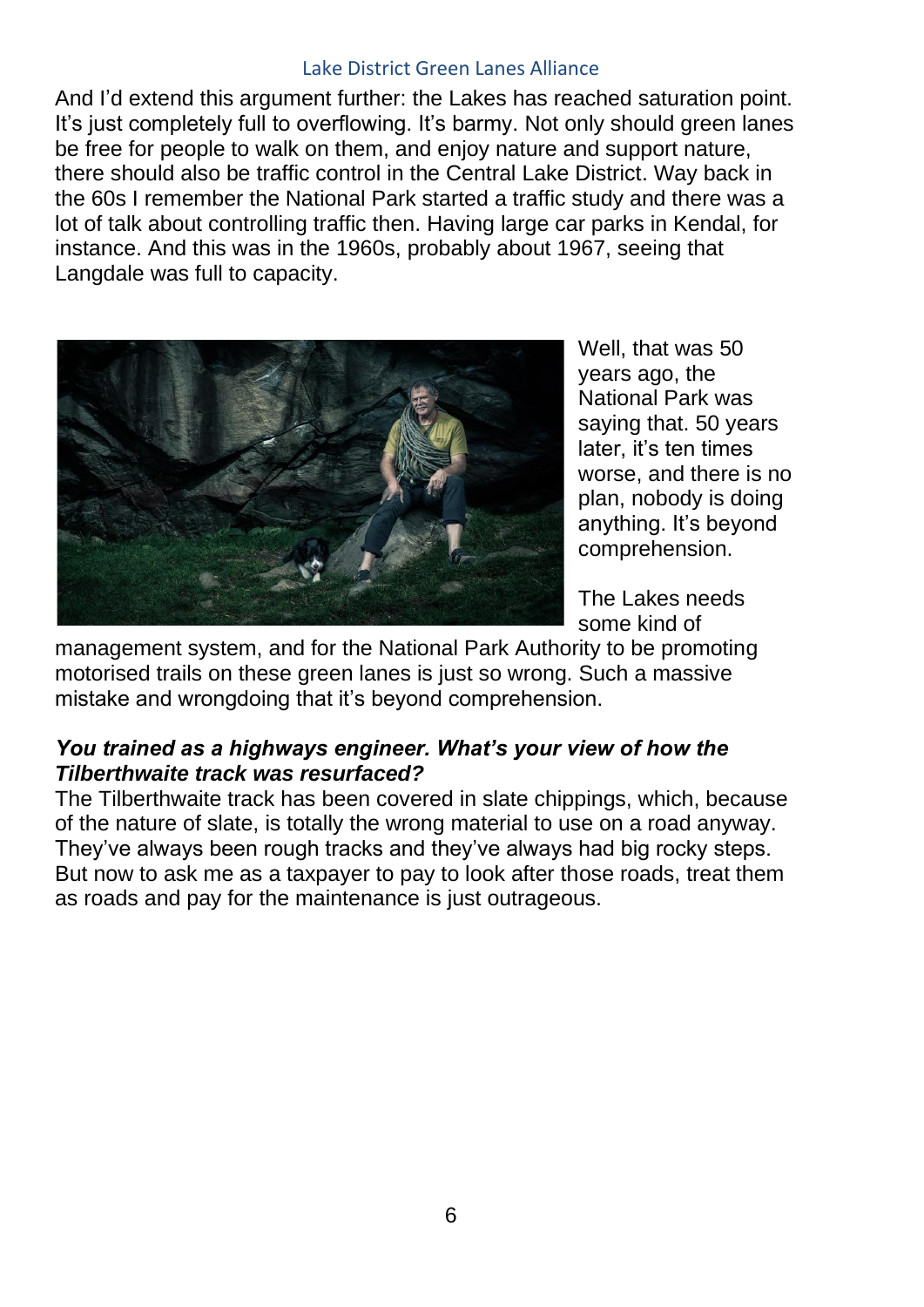

There are a number of stone bridges, and they were never designed or built, or meant to take, huge loads. So if CCC and the NP want to make these green lanes into roads, then it's going to cost a huge sum of money, I mean to actually make

these bridges suitable within design parameters you're talking about millions of pounds. And at my expense, to ruin the world I love, my green environment, I and other local people are going to have to pay loads of money. It's outrageous.

# *As a mountaineer you have got to know many different regions. What's so special about the Lake District?*

Such a diverse environment, the valleys, and the tarns, and the rivers and the lakes. And all the nature, the trees, and then the openness of the fells, a unique stonewall system. It's such a diverse world. It's fairly small compared to other mountain areas in the world but it's unique, its diversity is amazing. It's a man-made landscape. If you look at the Langdale Pikes, they are the source of stone axes, the stone axe factory was there. It started pre-neolithic times, it probably produced stone axes for 5000 years, but the effect on the landscape is minimal. And even farming and quarrying have made a minimal impact on the landscape. Industry doesn't really exist any more in the valleys or on the fells. So it's a special and unique place, and it really needs proper management.

Yesterday I had a massive walk, Wasdale Head up round Pillar Rock and Pillar Mountain and you couldn't see a road, you couldn't see any buildings, there was no industry, the air was clear, it was just wonderful. It's such a special place, but we can't take it for granted, especially when there are such ridiculous pressures from people trying to commercially develop these green lanes. It seems unbelievable to me that the very people who should protect